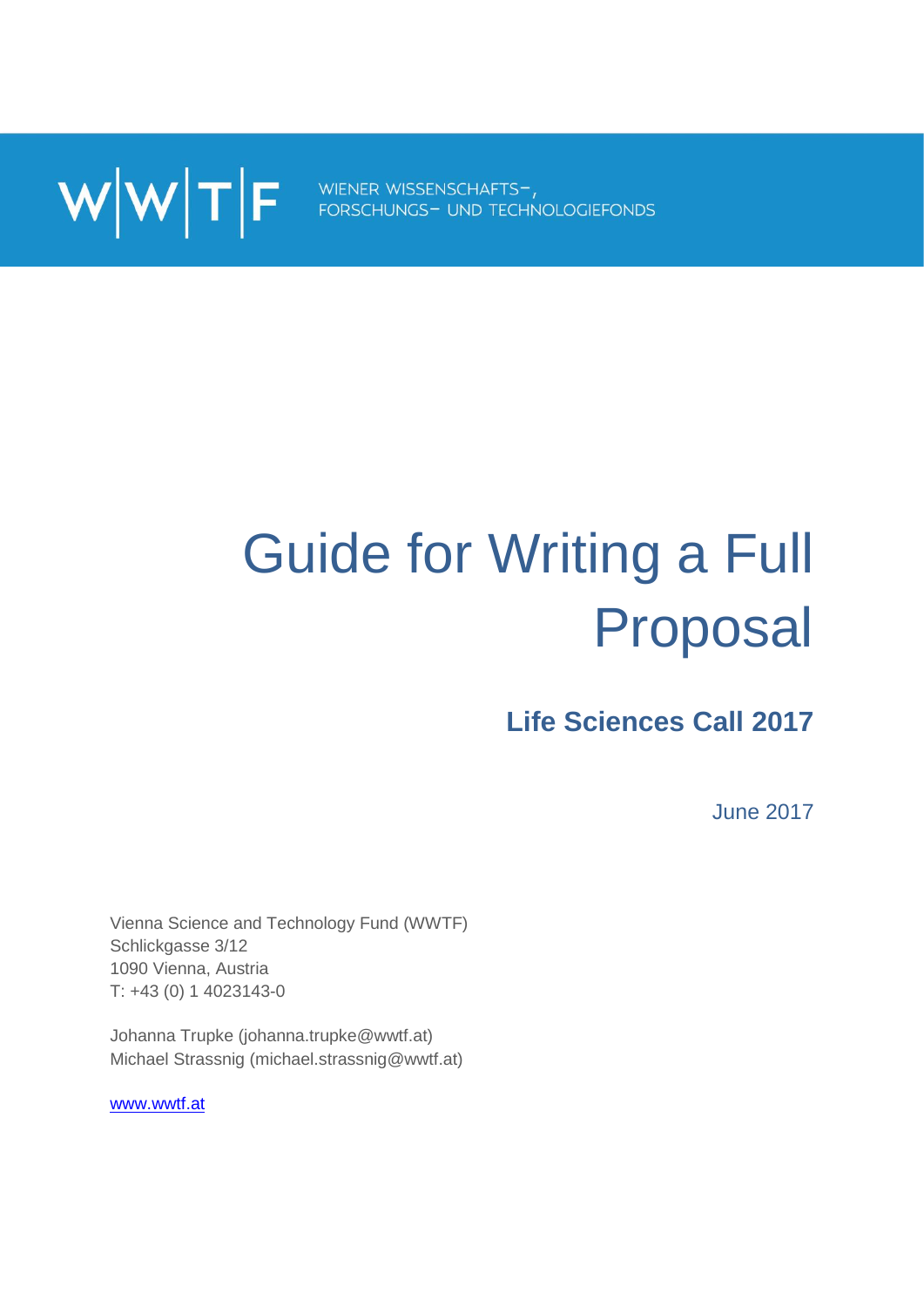## **About WWTF**

The Vienna Science and Technology Fund (WWTF) is the only larger Austrian private nonprofit organization established to promote science and research. WWTF started its funding activities in 2003. According to its statutes, WWTF aims to fund excellent scientific research(ers) following the highest international standards in order to promote Vienna as a city of science and research.

WWTF provides substantial funding for larger multi-annual research projects at home institutions located in Vienna ("Project Funding"), as well as striving to attract excellent researchers from abroad to Vienna ("Vienna Research Groups for Young Investigators"). WWTF runs calls resulting in a strong competition for funding.

Currently, WWTF runs the following thematic programmes: "Life Sciences" (\*2003), "Mathematics *and* ..." (\*2004), "Information and Communication Technology" (\*2008), and "Cognitive Sciences" (\*2011). The financial resources of WWTF originate from the "*Privatstiftung zur Verwaltung von Anteilsrechten*" and from the City of Vienna.

While the thematic funding programmes are established in close coordination with Viennese RTD policy and initiatives, the review and selection process lies strictly in the hands of international scientists not employed in Austria. For each call, an appropriate international expert jury is formed. Additionally, for each application entering the full proposal stage a number of written peer reviews are obtained.

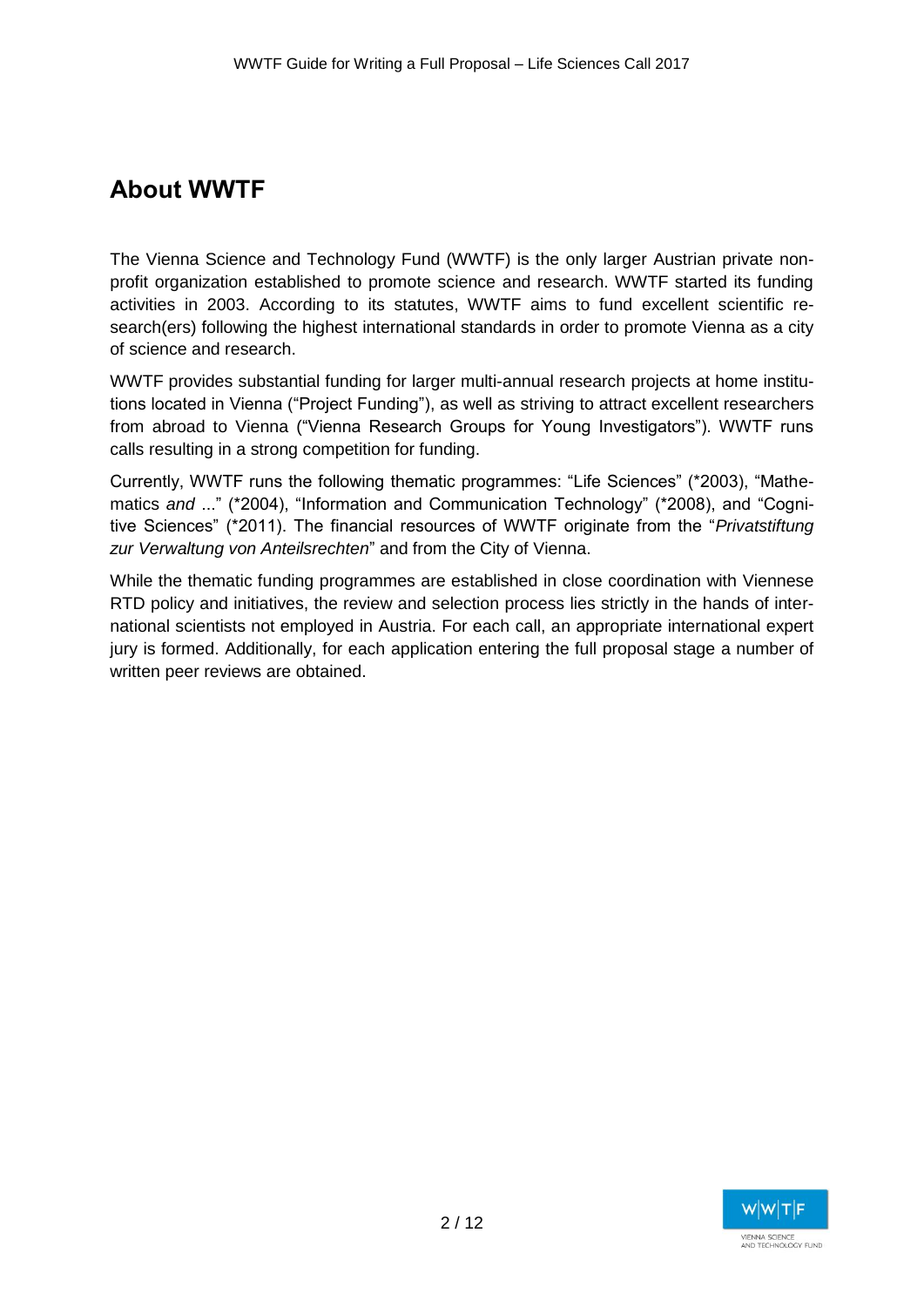## **Important Issues**

The **Call Fiche** including contact information of WWTF call managers is available at [www.wwtf.at.](http://www.wwtf.at/) The formal criteria for a WWTF Life Sciences 2017 project include a minimum funding volume of  $\epsilon$  200,000 with an upper range of up to  $\epsilon$  700,000 and a planned duration of 2-4 years. In total,  $\epsilon$  4.5 million are dedicated to this call.

The **Principal Investigator (PI)** of a WWTF project must have a Viennese home institution to which the project is affiliated to. This includes researchers moving to Vienna with a Viennese affiliation and work place in case of funding. Project **partners** outside of Vienna may receive funding of up to 20% of the total funding applied for. Partners outside Vienna are an option; they are neither obligatory nor a formal criterion for acceptance.

For **universities**, WWTF projects are treated according to the 2002 University Act §27. Therefore, authorized signatures from the university / scientific institution acting as home institution are mandatory for submission. In case of funding, the home institution will be the formal contract partner for WWTF with the principal investigator taking full scientific and financial responsibility.

WWTF funding may be used for all project-related costs; however, the main focus should be on funding scientific personnel. Everybody employed in a WWTF-funded project should get a fair contract with at least a *minimum wage* according to the "Kollektivvertrag" (collective agreement) of the Austrian Universities or – for staff employed at non-university institutions – according to the standards of the Austrian Science Fund (FWF) available online at www.fwf.ac.at/de/forschungsfoerderung/personalkostensaetze. A maximum total employment is set to 100%. When planning the budget, please use full-time equivalent (FTE, employer/employee shares) salaries and be aware that the PhD salary listed by FWF is for a 75% position.

The personnel categories are:

- **Senior Personnel:** highly qualified scientists, usually already in permanent employment
- *Post Doc:* or equivalent qualification, including Senior Postdocs
- **PhD Student:** or equivalent qualification
- *Diploma Student:* Bachelor or Master students
- *Office/Technician:* office staff or technical staff (proportional funding only)

The funding by WWTF under this scheme is not intended to cover investment in general infrastructure, however pro rata depreciation rates for the project duration are fundable for **equipment** necessary for the project. WWTF funding also covers **consumables** (materials and small devices up to €1,500 each), **travelling costs** (incurred for attending project related scientific events and invitations), **publication costs** (including costs for patent filing and open access publication), **workshops / conferences** (costs incurred for own scientific events), and **other project related costs**. However, non-personnel costs must be balanced, as WWTF focuses on funding people, and should not exceed 40% of the funding volume applied for.

WWTF pays a **maximum of 20% overhead**. Overhead ("indirect costs") is calculated as 20% of the direct costs of the project. The total funding volume is calculated as direct + indirect costs. A separate project account / SAP number for bookkeeping is necessary for each

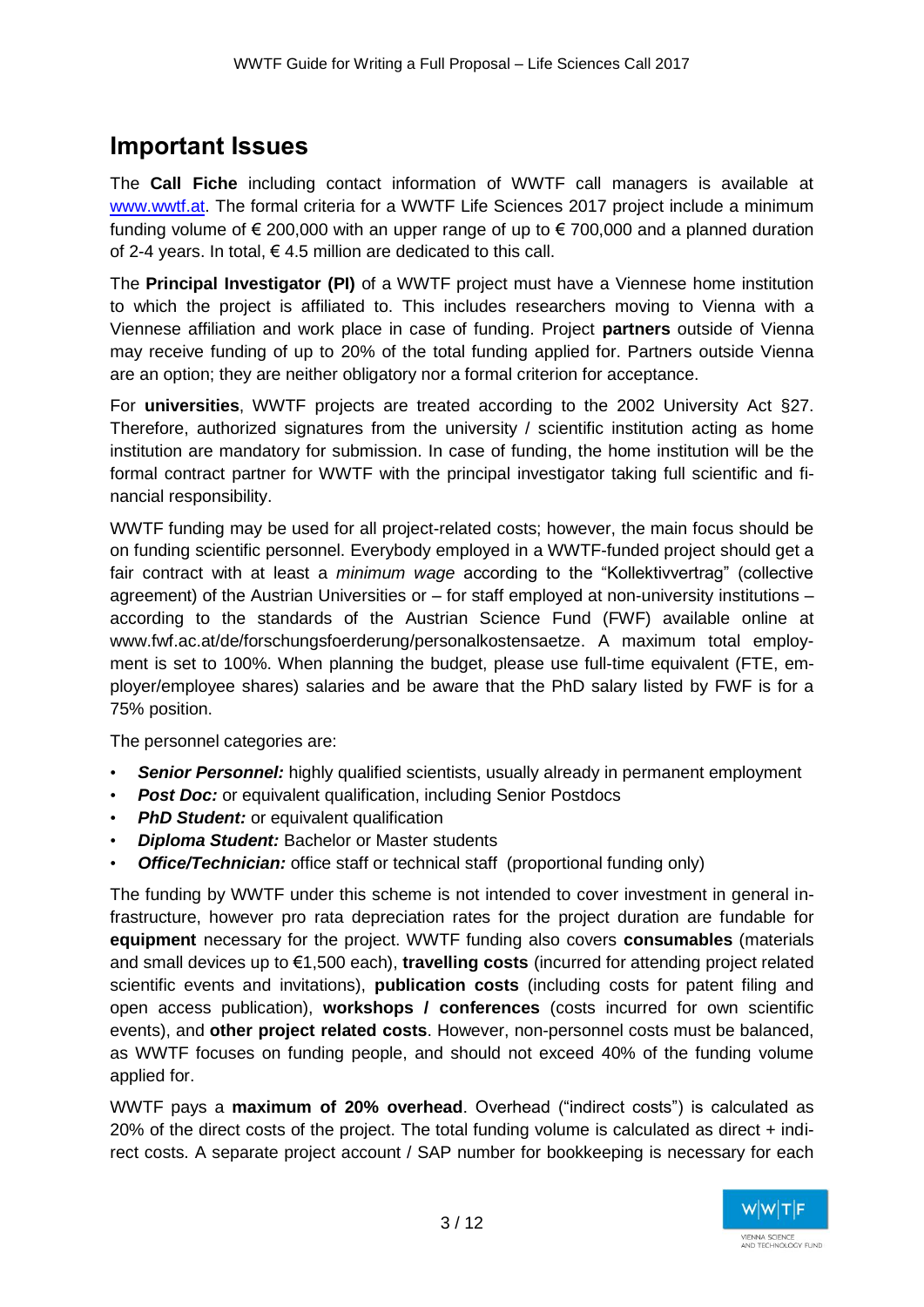project and the direct costs must be reported to WWTF. The overhead is paid as a flat rate with no conditions attached. Kindly comply with the overhead regulations of the involved institutions.

**Compliance with the rules for good scientific practice including the appreciation of ethical aspects in research** is mandatory even at the proposal stage.

Please also consider WWTF's open access policy available at [www.wwtf.at.](http://www.wwtf.at/)

## **Funding Criteria**

This WWTF call aims to support teams of scientists that would like to conduct multi-annual innovative interdisciplinary scientific research projects in the field of Chemical Biology.

The key selection criterion for this call is **scientific quality**, i.e., both the applicant and the submitted proposal must be scientifically outstanding. The **innovative aspects** of a project are also major criteria in the review of the proposals.

Please note that a researcher can appear in a key role (that is, as PI, Co-PI or Core Team Member) in **two proposals at most**.

Researchers at Viennese universities and non-university research institutions including researchers moving to Vienna as a result of this call are eligible for funding. Young and female scientists are especially encouraged to apply as principal investigators.

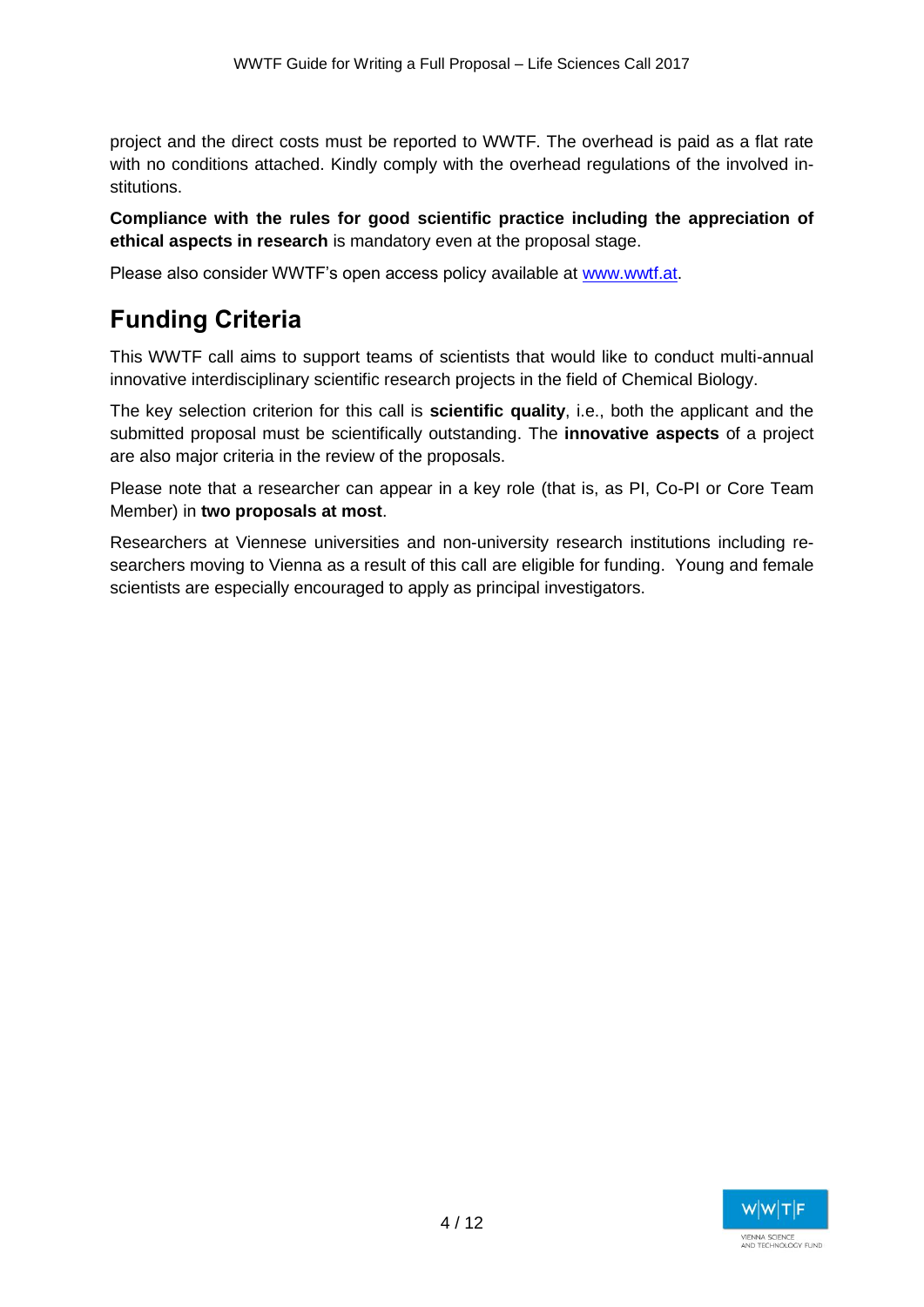## **Evaluation Process**

In this call a **two-stage submission process** is used: invited full proposals will have to be submitted by **18-Aug-2017, 2pm**.

#### **Evaluation procedure in detail:**

**1. Formal eligibility check by WWTF:** the proposals will be screened for formal eligibility by the WWTF office based on the following criteria: Principal Investigator is affiliated to a Viennese research institution | duly submitted (both electronic and printed versions) | funding range between  $\epsilon$  200,000 and  $\epsilon$  700,000 | required signatures | all required parts filled out | length of the proposal not exceeded | not more than two key roles in different proposals. **Proposals that do not meet the key requirements outlined will not be sent for further evaluation to the jury, and hence rejected at this stage.** Applicants of proposals which are deemed ineligible will be informed shortly after the submission deadline.

#### **2. Evaluation of full proposals:**

The evaluation of full proposals is carried out through a combination of remote assessment by international peers and a jury of international experts who convene in Vienna. At least **two jury members** are assigned to each proposal which at first undergoes **written peer review** by at least three international reviewers. The content of the full proposal must be consistent and in accordance with the successful short proposal, extending it by providing full details about the approach, state of the art, etc.

**3. Jury meeting** in Vienna in early December 2017: This is the most significant step in the assessment. There will be a comprehensive evaluation of all proposals on the basis of written peer reviews and the jury's own expertise resulting in a recommendation "to be funded" or "not to be funded" for each proposal.

**4. Formal funding decision** (confirmation of jury recommendation) by WWTF Boards in December 2017.

*Applicants that have submitted a full proposal will receive anonymized full text reviews and a summary of the jury discussion after the formal funding decision.*

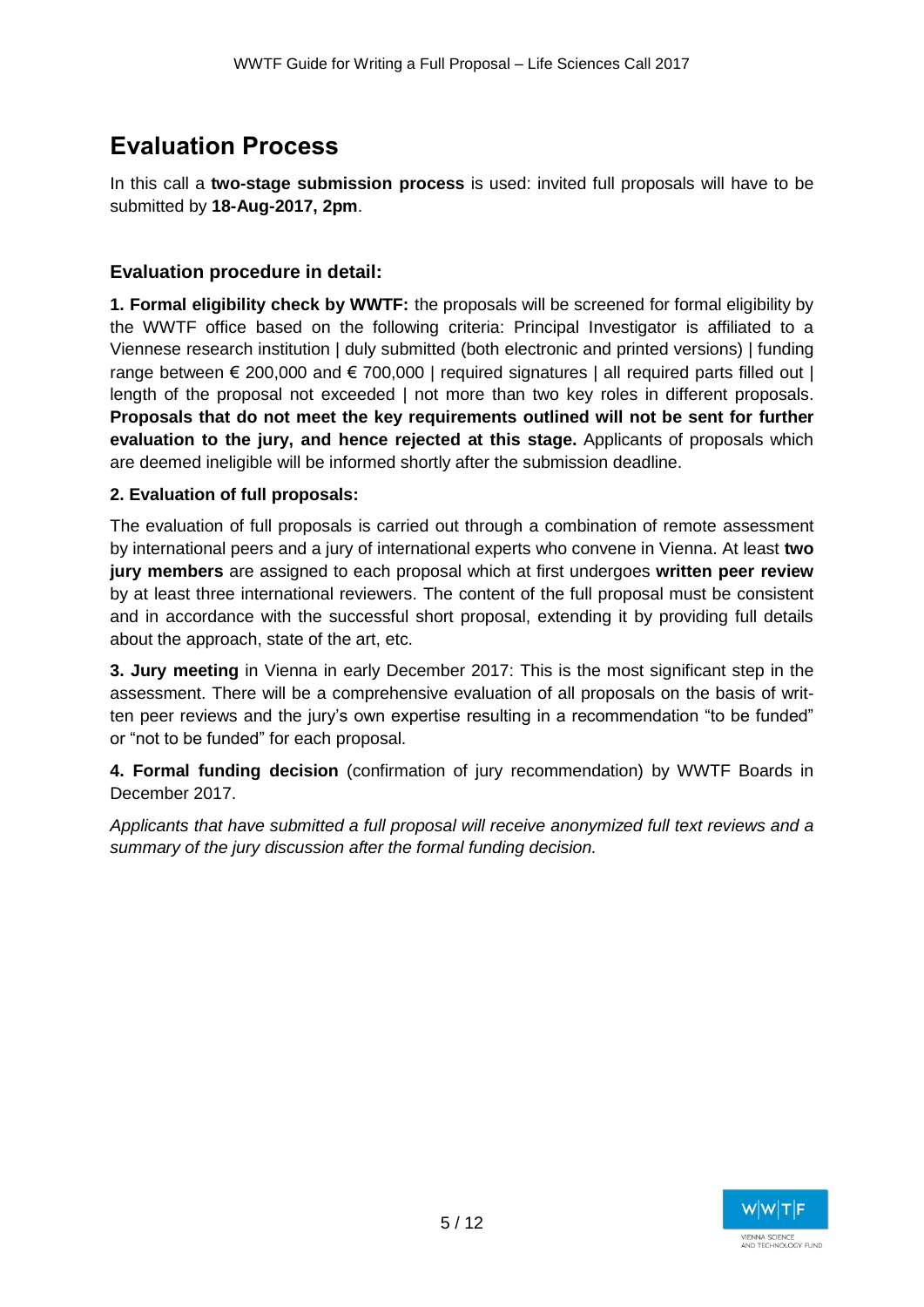## **How to use WWTF's Online Submission System**

- 1. Go to https://funding.wwtf.at
- 2. **Log in**, choose the call, and select your proposal.
- 3. **Full proposal**: Fill in requested information in *online forms* and *upload requested files* (in PDF format). You can save the current status of your proposal at any time and access the system multiple times and edit the provided information!
- *4.* **Submit proposal**: The submit button becomes active only after all requested information has been filled in and uploaded (signalled by a green check mark next to the chapter title); Please be aware that after submission no changes are possible anymore!

*Note: The submission system closes at 2 pm on the day of the deadline. The upload limit of the "Research Project" and additional PDF uploads is 8MB.*

## **Required Structure of a WWTF Full Proposal**

Applications to WWTF undergo an assessment by international scientists, thus all proposals must be written in **English**, except the "General Description" in German. Please write precisely and to the point but include sufficient detail to allow an evaluation by international peers.

The information for the full proposal consists of a part that is written "offline" and has to be uploaded as one PDF document as well as information that has to be filled in directly in the online submission system.

#### **Offline / word processing part** of the proposal:

- Some parts of the full proposal must be written offline with a word processing programme to allow images, tables, etc. and then uploaded (as a PDF file) to the WWTF submission system. A template is provided for this part of the proposal, which you can find in section 2. Research Project in the submission system.
- You may use the word-processing software of your choice but we kindly ask you to use a **common font type such as Arial and a font size of 11pt. Line spacing should be between 1.3 and 1.5**. If these style recommendations are drastically changed, thereby causing legibility issues, this might be cause for formal rejection of the proposal.
- Please do **not add any headers or footers** (such as page numbers, proposal number, title of proposal) to the file since this information will be added automatically upon upload of the PDF.
- You **may include figures, tables**, etc. to improve the scientific presentation. Please note that the **size limit for the overall proposal is 8 MB**, therefore, think of the appropriate resolution/file size of the figures.

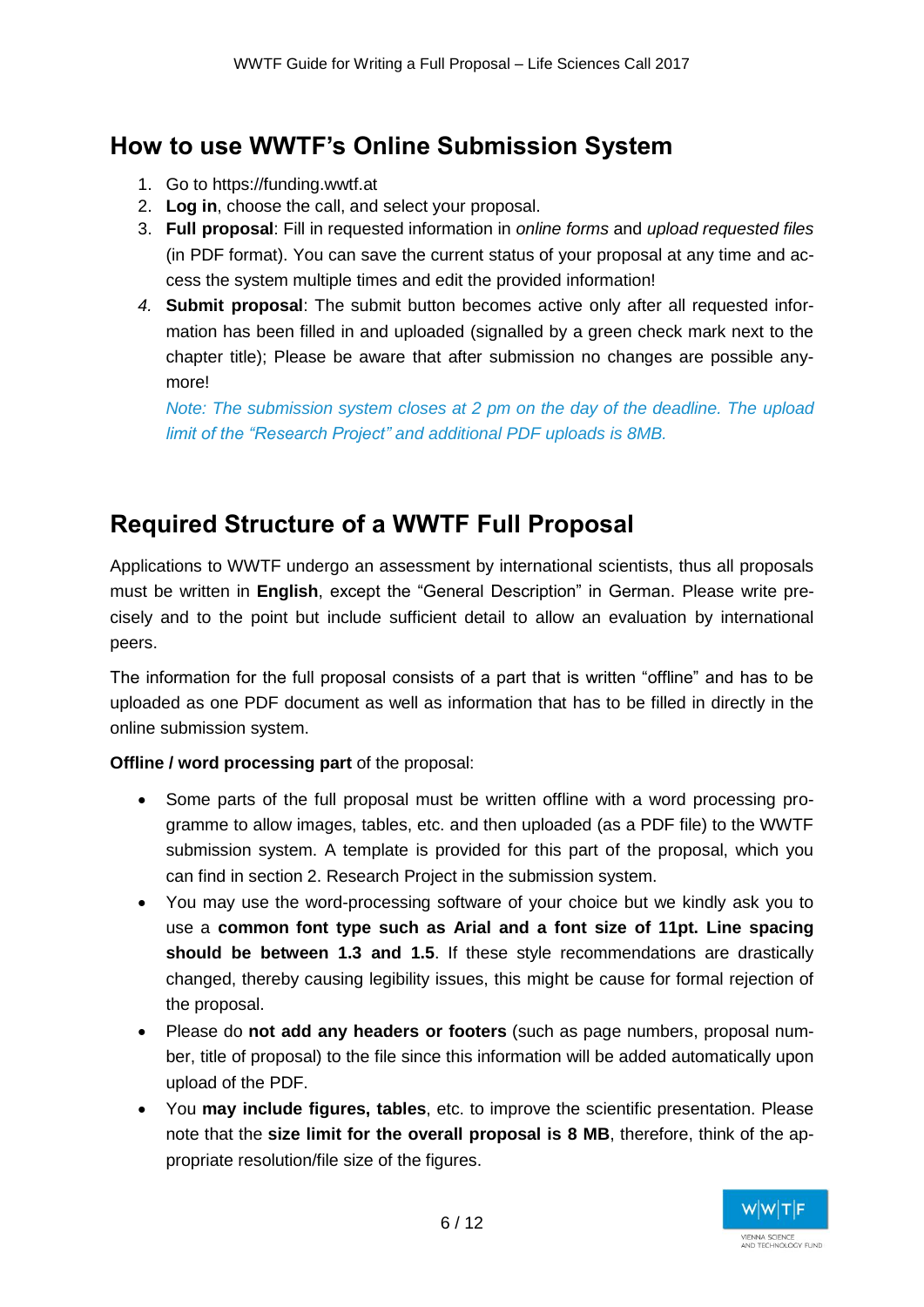- The length of the offline part of the **full proposal may not exceed 15 pages**. Please note that the system blocks the upload if this page count is exceeded.
- Keep in mind that the **full proposal is an extension of the short proposal** you have already submitted. Thus, substantial changes of in the project may impact the evaluation of the project by the jury.

**Online part** of the proposal:

 Note that the title of the research project, keywords and the key applicants (PI, Co-PI, and core team members) must be identical to those on the short proposal. No substitution, deletions or additions of key applicants are allowed.

#### **1. Project Summary**

- **Basic information** of the project such as the title is already filled-out. Information is transferred from the short proposal. The project duration can be changed, however major deviations from the short proposal must be thoroughly justified.
- **General description** (up to 1,500 characters) in **German** is mandatory and will be used by WWTF for public relations work (such as the WWTF webpage) in case of funding, but will not be visible in the final electronic proposal and print-out (for jury and peer reviewers). We ask you to write a simplified summary and not simply translate the scientific abstract into German.
- **Scientific abstract** (up to 1,500 characters) in English will be the first information jury members and peer reviewers read.
- **Excluded peers** (for peer review) (optional, max. 3): Applicants may, without stating any reasons, exclude up to three peers (i.e. individual researchers and not institutions) from reviewing your proposal. The names will be stored in the WWTF database and will not be visible in the electronic proposal or print-out. Please note that we will review internationally only, thus, no reviewer with an Austrian affiliation or with very close links to Austrian research will receive the proposal.
- **Suggested peers** (for peer review): Applicants must suggest five international peers from fields of competences who are able to review the proposal. Suggested reviewers who you have previously worked with (publication activity, research cooperation, etc.) will not be considered due a potential conflict of interest. Please provide up to five keywords or phrases that describe the reviewers' fields of competence to allow for a balanced set of reviewers to be chosen.

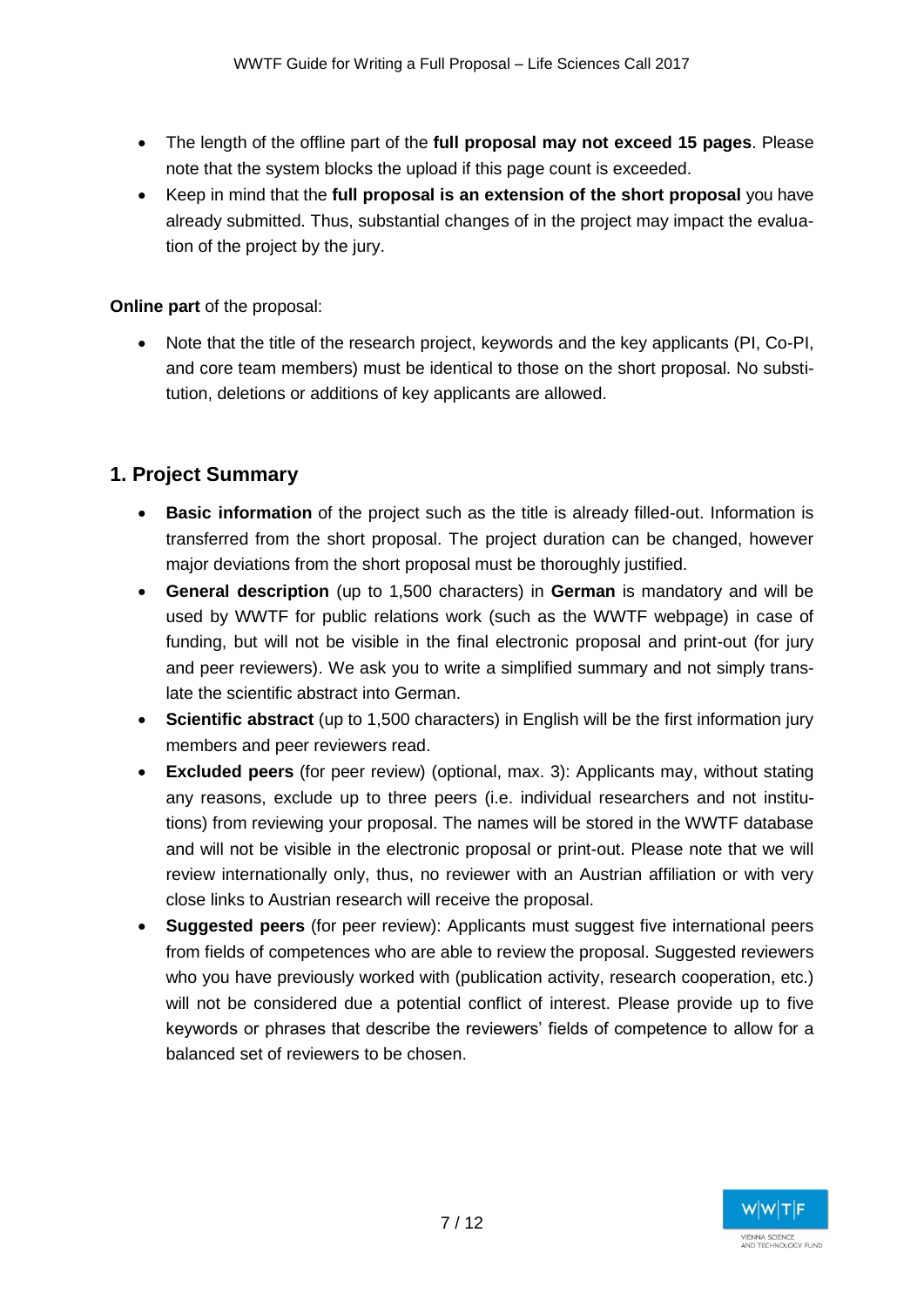### **2. Research Project (max. 15 pages including figures, PDF upload) (template is provided)**

Page numbers are indications about the expected length of each part, however, we allow for some flexibility between subchapters if this allows for a more precise presentation of the project. However, please note that the omission of individual parts may result in a negative evaluation.

#### **I. Project description** (about 4 pages)

- a. Subject of the research
- b. State of the art and key scientific challenges
- c. Research questions and hypotheses

#### **II. Objectives and expected outcomes** (about 2 pages)

- a. Objectives of the project
- b. Expected results
- c. Dissemination of Results and Data Management Plan

#### **III. Innovativeness and relevance** (about 2 pages)

- a. Innovativeness of the proposal
- b. Contribution and relevance of the work to the field of Chemical Biology

#### **IV. Methodological approach** (about 4-5 pages)

- a. Research methods
- b. Research plan (including Gantt chart)
- c. Feasibility, Risk Management and Mitigation

#### **V. Roles of personnel** (about 1 page)

- a. Interdisciplinary collaborative aspects
- b. Project management

#### **VI. Key references** (about 1.5 pages)

#### **Online form**

- Confirmation if an **approval of an ethics committee / institutional review board** is required or not. If yes, confirm that necessary permits will be obtained and submitted to WWTF by **November 1, 2017**.
- Upload Template "Research Project"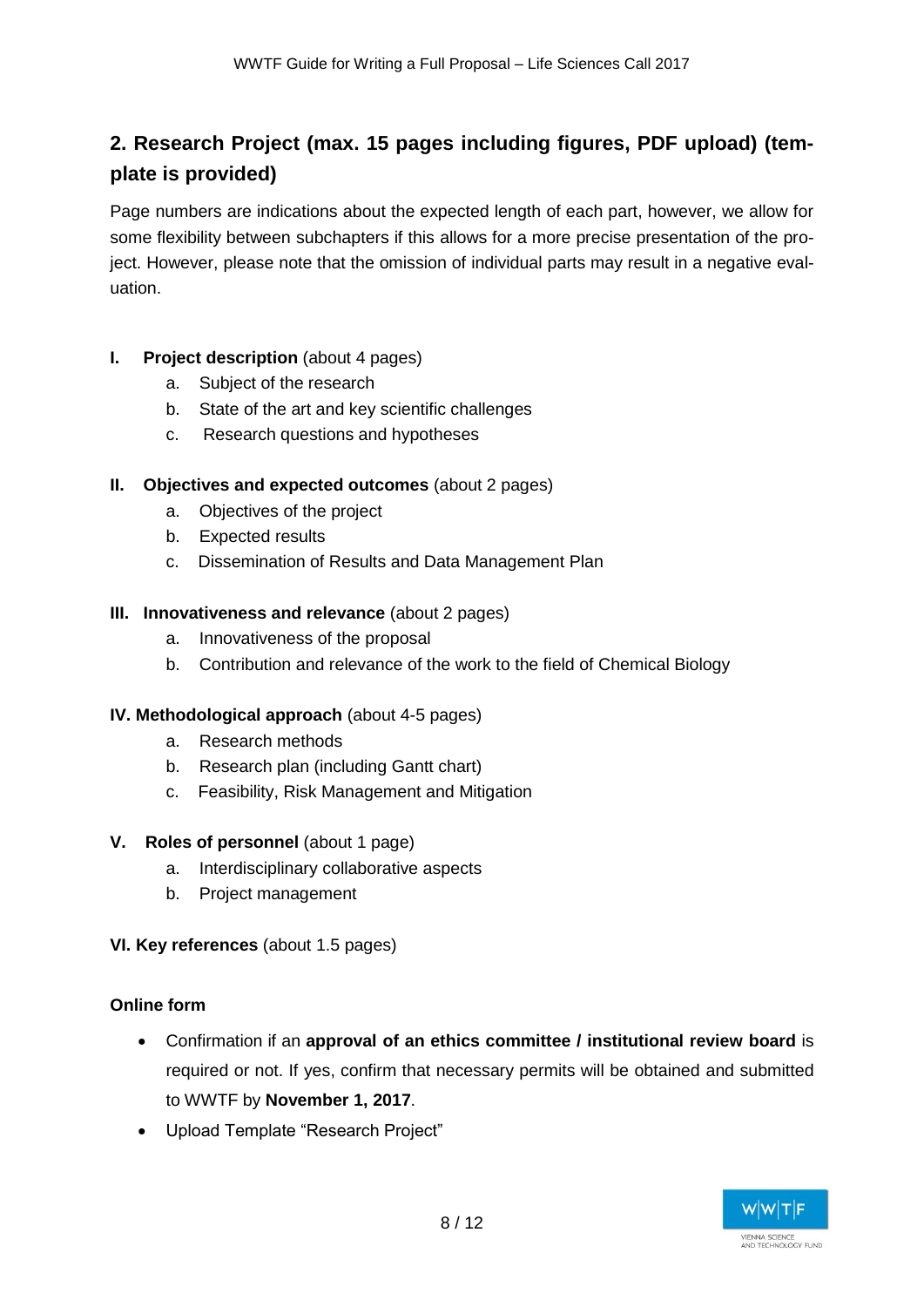#### **3. Project Team**

 $\circ$  X

Persons and their roles filled into the system for the short proposals (PI, Co-PI, core team members) cannot be changed or deleted. The roles and responsibilities of these persons as well as their specific competencies for the proposed project can be described in detail (max. 500 characters per textbox).

Further persons not in a "key role" (all but PI, Co-Pi, core team members) can be added. This is relevant to calculate the project budget. Placeholders for future team members can be added by selecting "N.N." from the *Title* drop-down and allocated a budget in the next section, multiple N.N.s should be numbered in the surname box.

To add an additional person from an additional institution other than the institutions of the three persons from the core team, you first have to add an additional partner institution. In total, a maximum of 5 institutions can be entered.

|                                                                  | Title: * |                     | $ \hat{z} $                  | First/given name(s): *                 | Last name/surname: *            |  |
|------------------------------------------------------------------|----------|---------------------|------------------------------|----------------------------------------|---------------------------------|--|
|                                                                  |          | Year of birth:*     |                              | Highest academic title:                | Date of doctorate: (dd.mm.yyyy) |  |
|                                                                  |          |                     |                              | $\ddot{\circ}$                         |                                 |  |
| Institution: *                                                   |          |                     |                              |                                        | $ \mathbf{c} $                  |  |
| Staff category*                                                  |          | -- please select -- | $ \boldsymbol{\varepsilon} $ |                                        |                                 |  |
| ĝ*<br>add Additional persor<br><b>Partner Institution(s)</b>     |          |                     |                              |                                        |                                 |  |
| Partner Institution 1 $\overset{\circ}{\mathbf{H}}^{\mathbf{X}}$ |          |                     |                              |                                        |                                 |  |
|                                                                  |          |                     |                              |                                        |                                 |  |
| Contact person:                                                  | Title: * | $\checkmark$        | Academic title: *            | First/given name(s): *<br>$\checkmark$ | Last name/surname: *            |  |
| Partner institution: *                                           |          |                     |                              |                                        |                                 |  |
| Institute/department                                             |          |                     |                              |                                        |                                 |  |
| Address: *                                                       |          |                     |                              |                                        |                                 |  |
| Zip code/city<br>/country: *                                     |          |                     |                              |                                        | $\checkmark$                    |  |
| E-mail:*                                                         |          |                     |                              |                                        |                                 |  |
| Telephone: *                                                     |          |                     |                              |                                        |                                 |  |

*Staff categories: "Senior personnel", "Post-Doc", "PhD student", "Diploma student", "Office, technician"* 

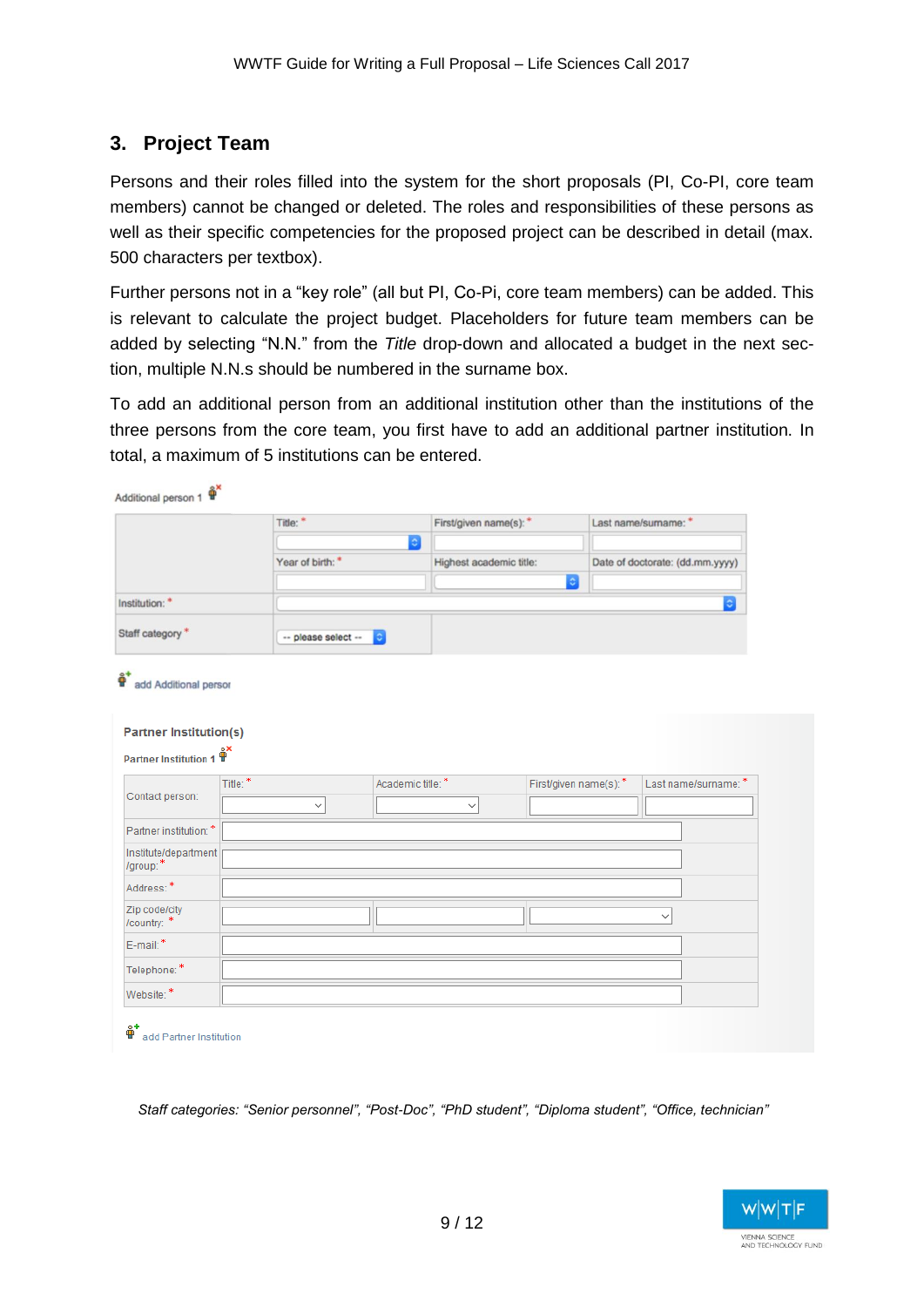- **Gender Management Policy** (up to 750 characters): Please describe how your project deals with gender equality issues for example in job announcements, recruitment of staff and working environment.
- **Plans for Human Resources Development** (up to 750 characters): Please describe how your project contributes to human resources development of the team members (e.g., providing opportunities for research, staff exchange, teaching and mentoring).

#### **4. Project Budget**

- **Explanation of Cost Planning** (max. 3.000 characters): WWTF provides substantial funding for scientific projects covering all project related direct costs plus a maximum of 20% overheads (i.e., "indirect costs"). Therefor WWTF requires an explanation of your cost planning and a detailed calculations of personnel costs (which should comprise the major part of the project related costs) as well as planning of project related costs for equipment, consumables, travelling, publications, organization of workshops/ conferences/ … and other project related costs
- **Planning of personnel costs (Table 1)** includes the names and staff category of all persons listed in part "3. Project Team" are automatically filled in. First choose the funding source (WWTF, in-kind, WWTF & in-kind) and then add the average yearly time commitment for each project year. The average yearly time commitment for the funding source category "in-kind" is set to a minimum of 5%. Finally, for those persons where WWTF funding is requested, fill in the salary corresponding to a **100% employment<sup>1</sup>** (full time equivalent) in the respective column. The total funding applied for each person will then automatically be calculated including a 3% annual salary increase. At the end of Table 1 you will see the total personnel costs applied for from WWTF. . Costs are calculated in **thousands of Euro**, e.g. 305.60 k Euro = 305,600 Euro.
- **Planning of non-personnel costs (Table 2)**, project related costs for equipment, consumables, travelling, publications, organization of workshops/ conferences/ …, and other costs) has to include a concise description of costs per cost category/ institution as well as the funding applied for. The budget for non-personnel costs is limited to max. 40% of overall WWTF funding.
- **Total funding applied for per institution (Table 3)** details the direct costs that will be automatically filled in using the information provided in tables 1 and 2. Kindly add the overhead percentage (i.e., indirect costs) per involved institution as an integer between 0 (no overheads claimed) and 20 (20% overheads claimed). Finally, Table 3 will give you an overview on the total funding applied for from WWTF per involved institution. Up to 20% of the budget may be allocated to institutions outside of Vienna. Note: Minimum funding volume is 200,000 €, the upper limit is 700,000 €. *There should not be any significant changes in the requested volume in comparison to the*

  $1$  Please be aware that the PhD salary listed by the FWF is for a 75% or a 30 hours position.

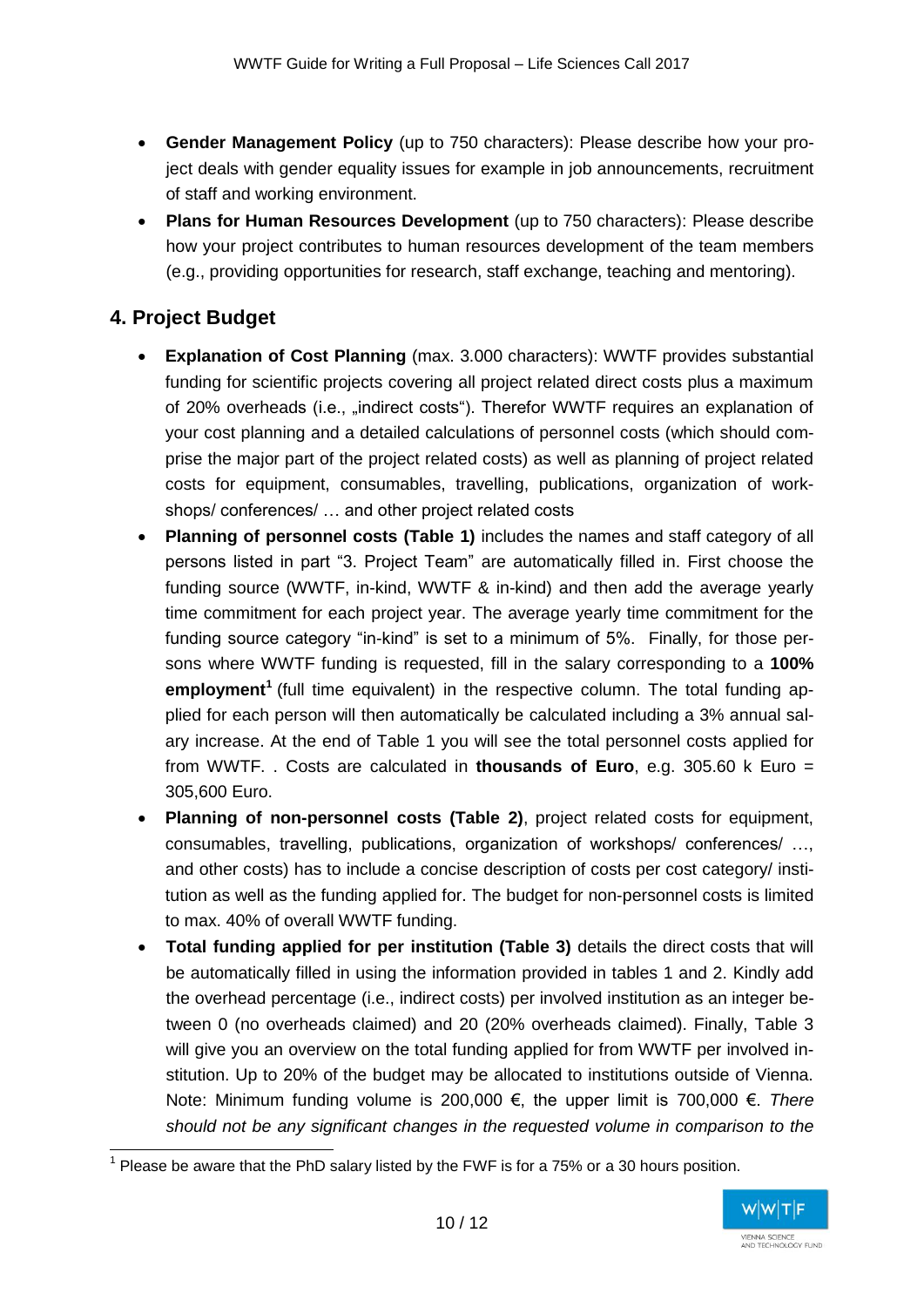*short proposal. Exceptions are accepted but require an explanation in the section "Explanation of Cost Planning".*

- You are also asked to tick a checkbox that you are aware of the **overhead policy** of your institution.
- Last but not least you must **disclose other applications for funding** of the same project: Is this project (or parts of it) already subject to ongoing requests for funding?

#### **5. Affirmations and Authorization**

WWTF requires the Principal Investigator and Core Team Members to sign a print-out of the affirmation form. In addition, WWTF requires that the print-out contains the signatures of the authorized person(s) of all participating institutions to which the persons signing the "Authorization" are affiliated in case of funding.

All signatures are required only on the proposal print-out. Multiple copies of the respective pages might be used for signing. Faxed or scanned and printed pages are accepted.

**Additional institutions** have to sign the section "Authorizations" for the submission of the full proposal.

*Note: Hard copy versions of the submission must be handed in to WWTF office, Schlickgasse 3/12, 1090 Wien until August 18, 2017, 2pm. Hard copies (including all signatures) via mail service are allowed – post stamp counts and is accepted up to August 18, 2017. Electronic versions only are not regarded as complete submissions.* 

#### **6. Appendix**

There is the *option* to update the individual CV files, e.g. either to include recent developments. Please note, that the overall framework for the CV remains the same as in the short proposal phase (two page limit):

#### **Curriculum Vitae (1 page):**

- Higher education including obtained degrees and dates when received
- Appointments: A list, in reverse chronological order, of all the individual's academic/ professional appointments or other work experience.
- Funded projects: A list of up to 3 funded projects incl. project duration, funding source, granted amount of money and the role played in each project.
- Other relevant activities/ experience: A list highlighting the broader impact of the professional and scholarly activities which focus on the generation, integration, and transfer of knowledge.
- A list of five of the most relevant collaborations. Indicate the names and nature of the cooperation.